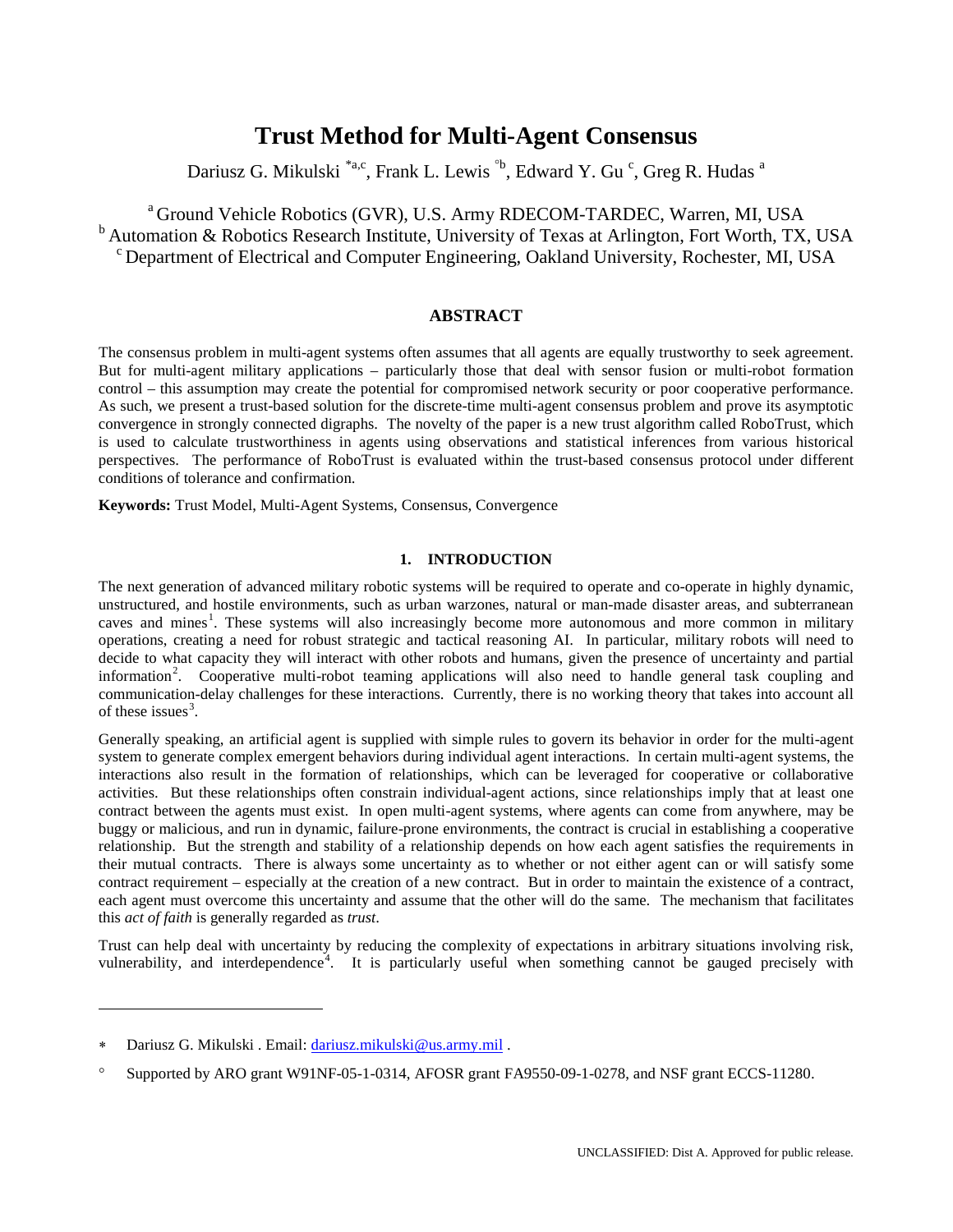| <b>Report Documentation Page</b>                                                                                                                                                                                                                                                                                                                                                                                                                                                                                                                                                                                                                                                                                                                                                                                                                                                                                                       |                                           |                              |                                          | Form Approved<br>OMB No. 0704-0188                             |                           |
|----------------------------------------------------------------------------------------------------------------------------------------------------------------------------------------------------------------------------------------------------------------------------------------------------------------------------------------------------------------------------------------------------------------------------------------------------------------------------------------------------------------------------------------------------------------------------------------------------------------------------------------------------------------------------------------------------------------------------------------------------------------------------------------------------------------------------------------------------------------------------------------------------------------------------------------|-------------------------------------------|------------------------------|------------------------------------------|----------------------------------------------------------------|---------------------------|
| Public reporting burden for the collection of information is estimated to average 1 hour per response, including the time for reviewing instructions, searching existing data sources, gathering and<br>maintaining the data needed, and completing and reviewing the collection of information. Send comments regarding this burden estimate or any other aspect of this collection of information,<br>including suggestions for reducing this burden, to Washington Headquarters Services, Directorate for Information Operations and Reports, 1215 Jefferson Davis Highway, Suite 1204, Arlington<br>VA 22202-4302. Respondents should be aware that notwithstanding any other provision of law, no person shall be subject to a penalty for failing to comply with a collection of information if it<br>does not display a currently valid OMB control number.                                                                     |                                           |                              |                                          |                                                                |                           |
| 1. REPORT DATE<br>22 MAR 2012                                                                                                                                                                                                                                                                                                                                                                                                                                                                                                                                                                                                                                                                                                                                                                                                                                                                                                          | 2. REPORT TYPE<br><b>Technical Report</b> |                              |                                          | <b>3. DATES COVERED</b><br>22-02-2012 to 22-03-2012            |                           |
| <b>4. TITLE AND SUBTITLE</b>                                                                                                                                                                                                                                                                                                                                                                                                                                                                                                                                                                                                                                                                                                                                                                                                                                                                                                           |                                           | 5a. CONTRACT NUMBER          |                                          |                                                                |                           |
| <b>Trust Method for Multi-Agent Consensus</b>                                                                                                                                                                                                                                                                                                                                                                                                                                                                                                                                                                                                                                                                                                                                                                                                                                                                                          |                                           | 5b. GRANT NUMBER             |                                          |                                                                |                           |
|                                                                                                                                                                                                                                                                                                                                                                                                                                                                                                                                                                                                                                                                                                                                                                                                                                                                                                                                        |                                           |                              |                                          | 5c. PROGRAM ELEMENT NUMBER                                     |                           |
| 6. AUTHOR(S)                                                                                                                                                                                                                                                                                                                                                                                                                                                                                                                                                                                                                                                                                                                                                                                                                                                                                                                           |                                           |                              |                                          | 5d. PROJECT NUMBER                                             |                           |
| Dariusz Mikulski; Frank Lewis; Edward Gu; Greg Hudas                                                                                                                                                                                                                                                                                                                                                                                                                                                                                                                                                                                                                                                                                                                                                                                                                                                                                   |                                           |                              |                                          | <b>5e. TASK NUMBER</b>                                         |                           |
|                                                                                                                                                                                                                                                                                                                                                                                                                                                                                                                                                                                                                                                                                                                                                                                                                                                                                                                                        |                                           |                              |                                          | 5f. WORK UNIT NUMBER                                           |                           |
| 7. PERFORMING ORGANIZATION NAME(S) AND ADDRESS(ES)<br>Automation & Robotics Research Institute, The University of Texas at<br>Arlington, 7300 Jack Newell Blvd. S., Fort Worth, TX, 76118                                                                                                                                                                                                                                                                                                                                                                                                                                                                                                                                                                                                                                                                                                                                              |                                           |                              |                                          | 8. PERFORMING ORGANIZATION<br><b>REPORT NUMBER</b><br>; 422693 |                           |
| 9. SPONSORING/MONITORING AGENCY NAME(S) AND ADDRESS(ES)<br>U.S. Army TARDEC, 6501 East Eleven Mile Rd, Warren, Mi, 48397-5000                                                                                                                                                                                                                                                                                                                                                                                                                                                                                                                                                                                                                                                                                                                                                                                                          |                                           |                              |                                          | 10. SPONSOR/MONITOR'S ACRONYM(S)<br><b>TARDEC</b>              |                           |
|                                                                                                                                                                                                                                                                                                                                                                                                                                                                                                                                                                                                                                                                                                                                                                                                                                                                                                                                        |                                           |                              |                                          | 11. SPONSOR/MONITOR'S REPORT<br>NUMBER(S)<br>#22693            |                           |
| 12. DISTRIBUTION/AVAILABILITY STATEMENT<br>Approved for public release; distribution unlimited                                                                                                                                                                                                                                                                                                                                                                                                                                                                                                                                                                                                                                                                                                                                                                                                                                         |                                           |                              |                                          |                                                                |                           |
| <b>13. SUPPLEMENTARY NOTES</b><br>For the 2012 SPIE Defense, Security and Sensing                                                                                                                                                                                                                                                                                                                                                                                                                                                                                                                                                                                                                                                                                                                                                                                                                                                      |                                           |                              |                                          |                                                                |                           |
| 14. ABSTRACT<br>The consensus problem in multi-agent systems often assumes that all agents are equally trustworthy to<br>seek agreement. But for multi-agent military applications - particularly those that deal with sensor fusion<br>or multi-robot formation control - this assumption may create the potential for compromised network<br>security or poor cooperative performance. As such, we present a trust-based solution for the discrete-time<br>multi-agent consensus problem and prove its asymptotic convergence in strongly connected digraphs. The<br>novelty of the paper is a new trust algorithm called RoboTrust, which is used to calculate trustworthiness<br>in agents using observations and statistical inferences from various historical perspectives. The<br>performance of RoboTrust is evaluated within the trust-based consensus protocol under different<br>conditions of tolerance and confirmation. |                                           |                              |                                          |                                                                |                           |
| <b>15. SUBJECT TERMS</b><br>Trust Model, Multi-Agent Systems, Consensus, Convergence                                                                                                                                                                                                                                                                                                                                                                                                                                                                                                                                                                                                                                                                                                                                                                                                                                                   |                                           |                              |                                          |                                                                |                           |
| 16. SECURITY CLASSIFICATION OF:                                                                                                                                                                                                                                                                                                                                                                                                                                                                                                                                                                                                                                                                                                                                                                                                                                                                                                        | 17. LIMITATION OF                         | 18. NUMBER                   | 19a. NAME OF                             |                                                                |                           |
| a. REPORT<br>unclassified                                                                                                                                                                                                                                                                                                                                                                                                                                                                                                                                                                                                                                                                                                                                                                                                                                                                                                              | b. ABSTRACT<br>unclassified               | c. THIS PAGE<br>unclassified | <b>ABSTRACT</b><br><b>Public Release</b> | OF PAGES<br>14                                                 | <b>RESPONSIBLE PERSON</b> |

**Standard Form 298 (Rev. 8-98)**<br>Prescribed by ANSI Std Z39-18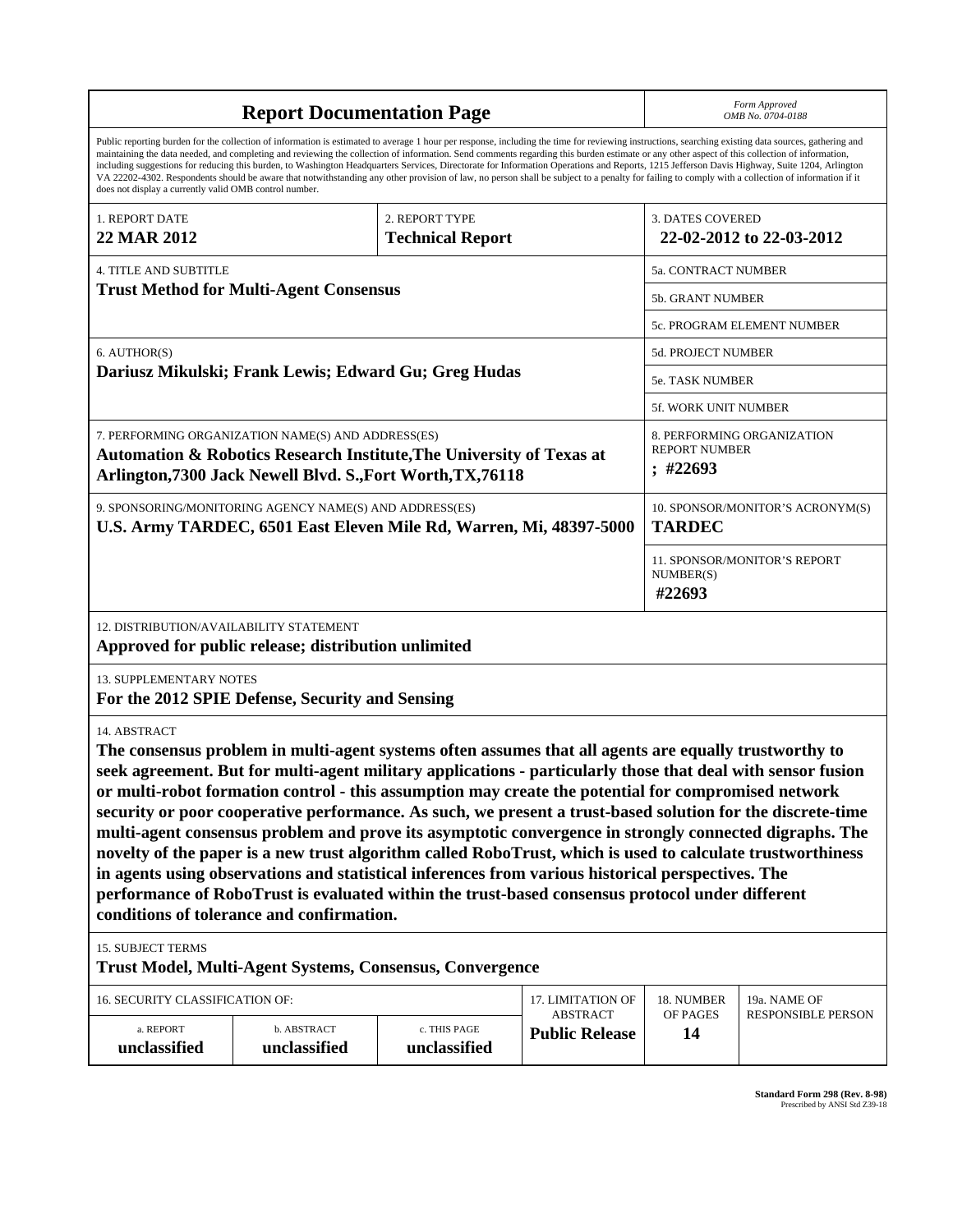reasonable time or effort. The benefits of trustworthy relationships include lower defensive monitoring of others, improved cooperation, improved information sharing, and lower levels of conflict<sup>5</sup>. But the reliance on trust also exposes people to vulnerabilities associated with betrayal, since the motivation for trust – the need to believe that things will behave consistently – exposes individuals to potentially undesirable outcomes. Thus, trust is a concept that must not only be managed, but also justified.

In this paper, we examine trust within the context of the consensus problem. The literature often assumes that all agents in cooperative teams are equally trustworthy to seek agreement to resolve a consensus problem. But for multi-agent military applications – particularly those that deal with sensor fusion or multi-robot formation control – this assumption may create the potential for compromised network security or poor cooperative performance. The literature contains extensive work on consensus protocols<sup>6,7,8</sup> – but only a handful of researchers have attempted to incorporate trust into these consensus protocols<sup>9</sup>. Trust is typically factored in as a weight on some edge between agents in a communications digraph. And a consensus protocol utilizing the trust weights causes agents to converge towards values held by the most trustworthy agents (i.e. agents with incoming edge weights that are generally high). The devil in the details, however, is the manner on which the protocol assigns trust weights and how those trust weights change over time.

This paper begins by introducing the consensus problem and providing a distributed, discrete-time, trust-based protocol to this problem. Specifically, we prove that our protocol asymptotically converges to an agreement space in stronglyconnected digraphs. Afterwards, we present the RoboTrust algorithm, a novel dynamic trust model that can meaningfully cultivate trust in multi-agent systems. Finally, we incorporate RoboTrust into our trust-based consensus protocol and analyze its performance in a simple three-agent network.

# **2. OVERVIEW OF THE CONSENSUS PROBLEM**

In multi-agent systems, consensus means that each agent reaches an agreement with all other agents in the network about a particular quantity of interest. This is generally done through a consensus protocol, which defines how agents will interact with each other in order to update their current state. It has been seen that the consensus problem has broad applications to multi-agent systems in areas such as cooperative control, formation control, flocking, and sensor fusion.

In this section, we present a high-level overview of the consensus problem. Then, we provide a distributed, discretetime, trust-based consensus protocol and prove its asymptotic convergence to an agreement space.

#### **2.1 Consensus Problem Statement**

Let  $x_i \in \mathbb{R}^n$  be the public decision vector for each agent  $i \in N$ . Consider a network of decision-making agents with dynamics  $\dot{x}_i = u_i$  interested in reaching a consensus via local communication with their neighbors on a graph  $G =$  $(N, E)$ , where N is the set of all agents and  $E \subseteq N \times N$  is the set of all directed edges between the agents. Let  $N_i$  be the set of first-neighbors of agent *i*. Consensus, by definition, means that all agents asymptotically converge to a onedimensional agreement space that is characterized by:

$$
x_1 = x_2 = \dots = x_{|N|}
$$
 (1)

In other words, the solution can be described as a vector  $x = \alpha \mathbf{1}$ , where  $\mathbf{1} = (1, 1, \dots, 1)^T$  and  $\alpha$  is a scalar real value equal to the final consensus value. It has been shown in the literature that  $\dot{x} = -Lx$  is a distributed consensus algorithm that solves the consensus problem. Here,  $L$  is the Graph Laplacian defined as the difference between the diagonal degree matrix (D) and the adjacency matrix (A). The elements of A, denoted as  $A_{ij}$ , represent the number of directed edges from *i* to *j* (i.e.  $A_{ij} \in \{0, 1\}$ ) and the diagonal elements of *D*, denoted as  $D_{ii}$ , are the number of outgoing edges incident to *i*. Note that  $D_{ij} = 0$  for all  $i \neq j$ .

#### **2.2 Distributed, Discrete-Time, Trust-Based Consensus Protocol**

In order to develop any trust-based method, we must first define how to manage trust between each agent in a system. In our methods, we use a  $|N| \times |N|$  matrix T that conforms to the following definition:

$$
T = [t_{i,j}]_{|N| \times |N|} = \begin{cases} t_{i,j} = 1, & i = j \\ t_{i,j} \in [0,1], & i \neq j \end{cases}
$$
 (2)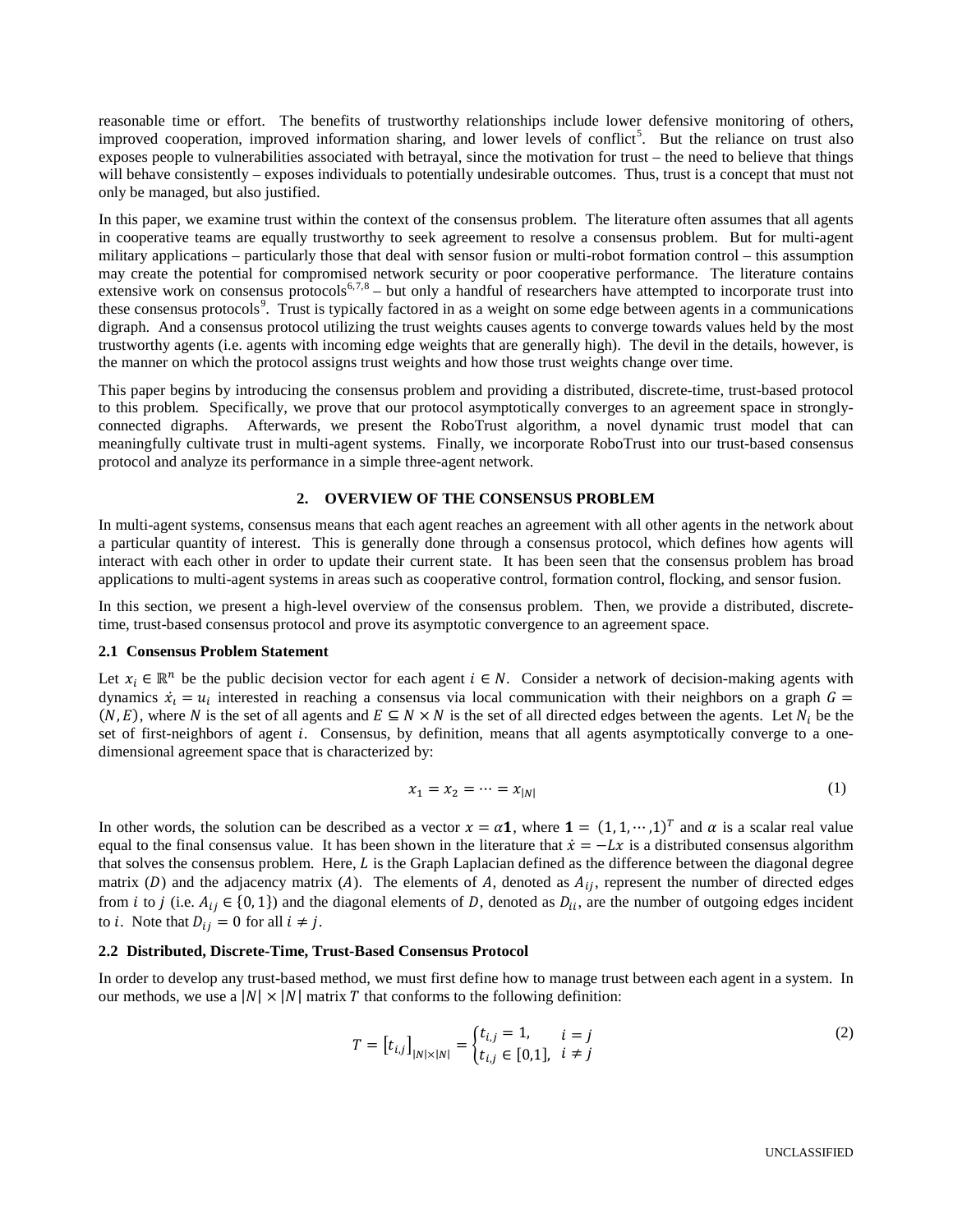This matrix is populated with values  $t_{i,j}$  that represent the probability that agent *j* is trustworthy from the perspective of agent *i*. The values  $t_{i,j}$  can also be interpreted as the probabilities that agent *i* will allow agent *j* to interact with him, since rational agents would prefer to interact with more trustworthy agents. Note that the diagonal of the matrix consists of fixed 1 values, indicating that each agent fully trust himself.

We now present the following trust-based consensus protocol for discrete-time agents with dynamics  $x_i(k + 1) =$  $x_i(k) + \epsilon u_i(k)$  for a fixed graph topology

$$
u_i(k) = \Delta_i^{-1}(k) \sum_{j \in N_i} T_{ij}(k) A_{ij}(x_j(k) - x_i(k))
$$
\n(3)

where  $\Delta_i(k) = \sum_{j \in N} T_{ij}(k) A_{ij}$  is the weighted degree of all outgoing edges of *i* and  $0 < \epsilon < 1$  is the step-size.

This protocol can be expressed in matrix form as:

$$
u(k) = -(I - D^{-1}W)x(k)
$$
 (4)

where  $W = T \circ A$  is the weighted adjacency matrix, such that T is the trust matrix with  $0 \le T_{ij} \le 1$  for all  $i, j \in N$ , A is the adjacency matrix, and the operator  $\circ$  is the Hadamard product; and D is the weighted degree matrix of the graph for all outgoing edges, such that  $D_{ii} = \Delta_i$  and  $D_{ij} = 0$  for all  $i \neq j$ . The matrix resulting from  $I - D^{-1}W$  is a normalized Laplacian matrix  $D^{-1}L = D^{-1}(D - W)$ . Note how equation 4 takes the form of the distributed consensus algorithm  $\dot{x} = -Lx.$ 

It is well-known that the *discrete-time* collective dynamics for the consensus problem can also be written as

$$
x(k+1) = Px(k) \tag{5}
$$

where  $P = I - \epsilon L$  and  $\epsilon > 0$ . Here, P is known as the Perron matrix of graph G with parameter  $\epsilon$ . If we substitute the normalized Laplacian for  $L$  in  $P$ , then the collective dynamics of the network under our algorithm are

$$
x(k+1) = [(1 - \epsilon)I + \epsilon D^{-1}W]x(k)
$$
\n<sup>(6)</sup>

We now present certain results that are well-known in the consensus literature. These are included mainly for the benefit of the reader to understand how we can claim the asymptotic convergence of protocol 3.

**Lemma 1**: Let G be a digraph with  $|N|$  nodes. Then the Perron matrix P with parameter  $0 < \epsilon < 1$  is a row-stochastic, non-negative matrix with a trivial eigenvalue of 1.

Since  $P = I - \epsilon D^{-1}L$ , we get  $P1 = 1 - \epsilon D^{-1}L1 = 1$ , which means the row sums of P are 1. Thus, P is row-stochastic and has 1 as a trivial eigenvalue of  $P$  for all graphs since zero is an eigenvalue of  $L$  associated with the eigenvector 1. Furthermore, we notice that, by definition, the weighted adjacency matrix W is a non-negative matrix. Thus,  $\epsilon D^{-1}W$  is also non-negative. Also,  $(1 - \epsilon)I$  is always non-negative for  $0 < \epsilon < 1$ . Since the sum of two non-negative matrices is a non-negative matrix,  $P$  is a non-negative matrix.

**Lemma 2:** Let G be a digraph with  $|N|$  nodes. If G is strongly connected, then P is a primitive matrix with parameter  $0 < \epsilon < 1$ .

An irreducible stochastic matrix is primitive when it has only one eigenvalue with maximum modulus. Since  $G$  is strongly connected, then  $P$  is irreducible<sup>10</sup> and by Lemma 1,  $P$  is also stochastic. And according to the Perron-Frobenius theorem, the fact that  $P$  has an eigenvalue of 1 with a positive eigenvector 1 implies that this eigenvalue is the Perron root  $\hat{\lambda} = 1$ . Hence, any other modulus of eigenvalues of P must be strictly smaller than the Perron root (i.e.  $|\lambda| < \hat{\lambda}$  for all eigenvalues  $\lambda$  of P, such that  $\lambda \neq \hat{\lambda}$ ). Thus, P is a primitive matrix.

**Theorem** (Convergence): Consider a network of agents  $x_i(k + 1) = x_i(k) + \epsilon u_i(k)$  for a fixed, strongly connected graph  $G$  applying the distributed consensus protocol 3. Then, protocol 3 asymptotically solves a consensus problem.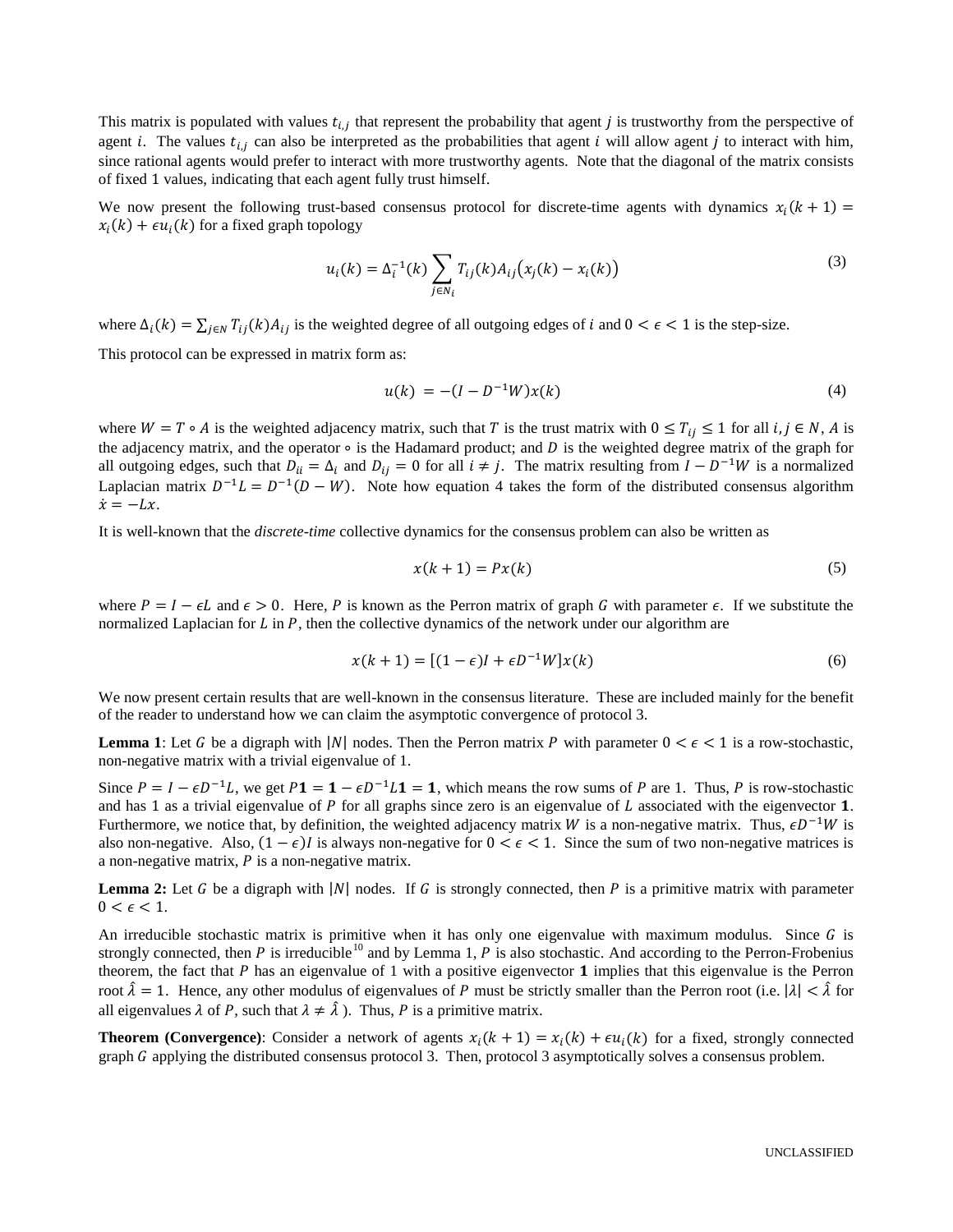Considering that  $x(k) = P^k x(0)$ , consensus is reached in discrete-time if the limit lim<sub> $k\to\infty$ </sub>  $P^k$  exists. According to the Perron-Frobenius theorem, this limit exists for primitive matrices and according to Lemma 2,  $P$  is a primitive matrix under the conditions of protocol 3. Thus, protocol 3 asymptotically solves the consensus problem.

## **3. ROBOTRUST – A DYNAMIC, TRUST MODEL**

In this section, we propose the RoboTrust algorithm – a mechanism to meaningfully cultivate trust towards other agents in multi-agent systems. It has been designed in a way that allows practitioners to easily integrate it into robotic applications. The proposed trust model establishes context through the use of acceptance functions and interprets context through confirmation and tolerance parameters. It also overcomes a particular limitation found in other trust models in the literature with respect to the *discount factor*. In addition to showing the derivation of the trust model, we also provide some practical modifications and extensions to the trust model in order to make it more flexible for real world applications.

#### **3.1 Shortcoming of the Discount Factor**

It is known that trust dynamics are highly context dependent<sup>11</sup>. As such, many trust models incorporate a parameter known as the discount factor to reflect this dynamism in the weighting of historical evidence<sup>12,13,14</sup>. The discount factor captures how much an agent would value past observations relative to the present. With a low discount factor, past behavior is forgotten quickly and the estimated trustworthiness reflects more on another agent's recent behavior. A high discount factor, on the other hand, considers the long term behavior of another agent. The discount factor parameter is often hand-tuned by a practitioner, but some researchers have developed methods to dynamically update the discount factor over time<sup>15</sup>.

The discount factor however presents a serious issue for certain applications. Conventional wisdom about trust suggests that trust should generally take a long time to cultivate and a short time to destroy. With the discount factor, however, trust cultivation and destruction change at the same rate – even if the discount factor dynamically changes relative to the level of trust. This may be acceptable for applications such as e-commerce, where trust is generally based on the average consumer feedback<sup>16</sup>. But it may be problematic for cooperative applications within dynamic environments, where trust is more volatile due to complex inter-dependencies between agents. The RoboTrust model we propose in this section overcomes this limitation by allowing trust cultivation to change at different rates, which lines up better with a natural intuition of trust. Hence, the discount factor is ultimately not required in the RoboTrust model.

#### **3.2 Acceptance Functions**

The purpose of an acceptance function is to interpret a set of measurements and decide whether or not an agent should collectively deem them as acceptable. In essence, the acceptance function mathematically describes a particular context as some region in a feature space, and then defines which portions of that region the agent should find favorable.

In our work, we describe an acceptance function  $z$  with an output that represents either a favorable  $(1)$  or unfavorable  $(0)$ result based on a set of observations V, given by the information function  $\rho: k \times F \to V$ , where k is time step, F is the set of feature space attributes (or dimensions), and  $V = \{v | k \in \mathbb{N}, \forall f \in F : v \in \rho(k, f)\}.$ 

$$
z(k): V(k, F) \to \{0, 1\} \tag{7}
$$

Note that the explicit mapping of the feature space to favorable/unfavorable regions is application-specific, and should be defined by the practitioner.

The primary motivation for describing the acceptance function's output as Boolean is that the meaning of the output is readily understood and does not require any interpretation beyond recognizing the Boolean value. Technically, an acceptance function could also be defined on some continuous range between unfavorable and favorable extremes – but it would require that the function knows how to interpolate between each extreme, which can be complicated and somewhat ambiguous in interpretation.

#### **3.3 Derivation of the RoboTrust Model**

This subsection presents the mathematical derivation of the RoboTrust model. Let us assume agent  $i$  acquires a sequence of observations from an acceptance function regarding agent j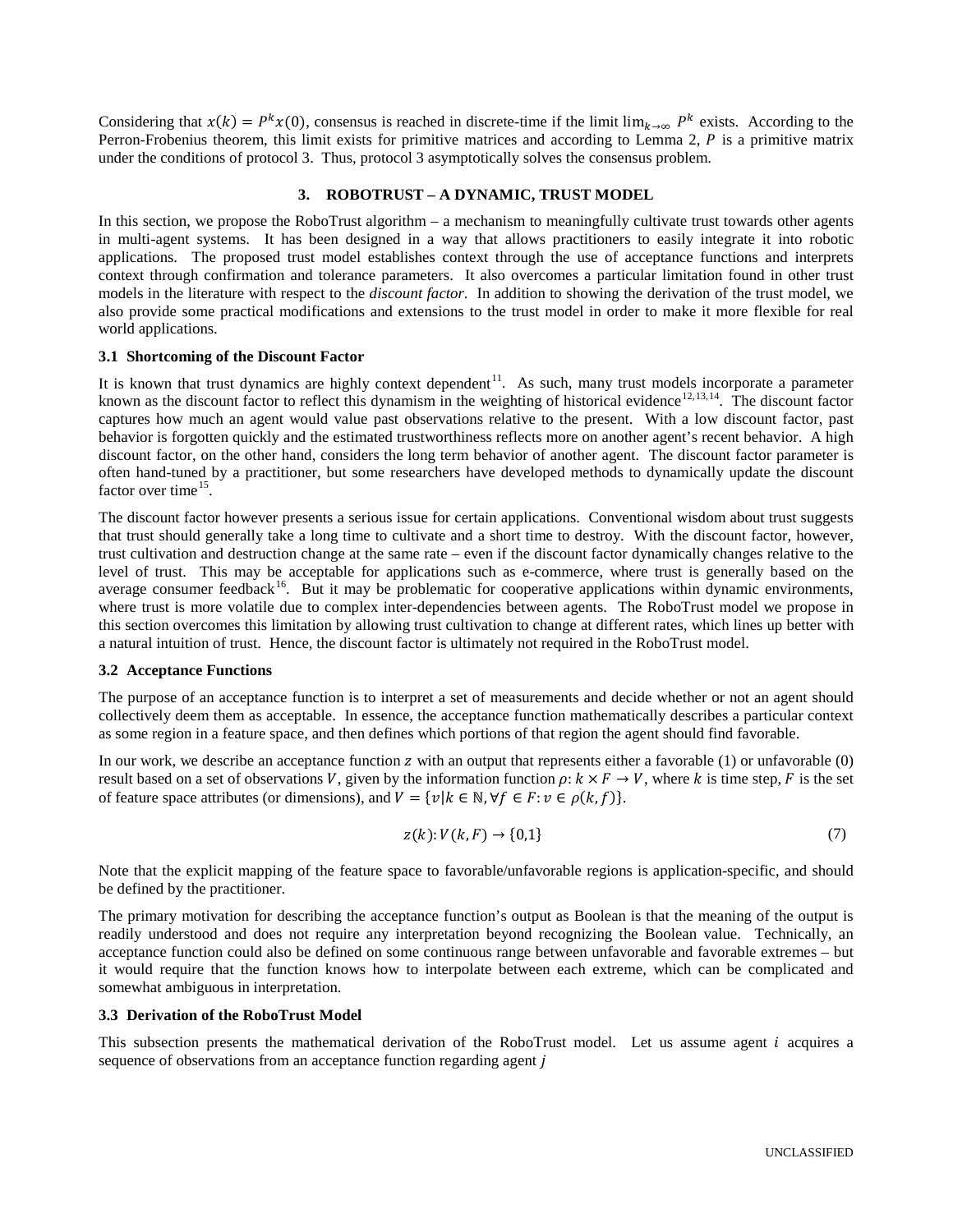$$
z_{ij} = \{z_{ij}(0), z_{ij}(1), \cdots, z_{ij}(r)\}\tag{8}
$$

where  $z_{i}(r)$  is the most recent observation. Let Z be a random variable associated with these observations with a discrete probability distribution  $p$  that depends on a parameter  $\theta$ . Then, the likelihood function can be defined as:

$$
\mathcal{L}(\theta|z_{ij}) = p_{\theta}(z_{ij}) = P_{\theta}(Z = z_{ij})
$$
\n(9)

Suppose agent *i* considers only the  $c + 1$  most recent observations of agent *j*. We refer to  $c \in \mathbb{N}$  as the *confirmation* parameter. Then:

$$
z_{ij}^c = \{z_{ij}(r-c), z_{ij}(r-c+1), \cdots, z_{ij}(r-1), z_{ij}(r)\} \qquad 0 \le c \le r \tag{10}
$$

Note that  $z_{ij}^0 = \{z_{ij}(r)\}\$  and  $z_{ij}^r = z_{ij}$ . If we let the parameter  $\theta$  be the probability that agent j will be observed favorably by agent  $i$ , then the trust attitude that agent  $i$  has towards agent  $j$  can be modeled by

$$
T_{ij} = \min \begin{pmatrix} \arg \max \mathcal{L}(\theta_0 | z_{ij}^0) \\ \arg \max \mathcal{L}(\theta_1 | z_{ij}^1) \\ \vdots \\ \arg \max \mathcal{L}(\theta_c | z_{ij}^c) \end{pmatrix}
$$
 (11)

That is, we assign the trust attitude  $T_{ij}$  to equal the smallest, most likely probability taken from various historical perspectives. Since we assume that the acceptance function output is Boolean, let us suppose that each observation is a random variable that comes from a binomial distribution, where there are  $\kappa = \sum_{q=0}^{c} z_{ij} (r - q)$  favorable observations from a total of  $\eta = c + 1$  most recent observations. Then the likelihood function can be defined as

$$
\mathcal{L}(\theta|\kappa,\eta) = \binom{\eta}{\kappa} \theta^{\kappa} (1-\theta)^{\eta-\kappa} \tag{12}
$$

We wish to find the maximum likelihood estimate for  $\theta$  given  $\kappa$  and  $\eta$ . This can be done by setting the derivative of the log-likelihood to zero and solving for  $\theta$ .

$$
\log \mathcal{L}(\theta|\kappa, \eta) = \log \binom{\eta}{\kappa} + \kappa \log \theta + (\eta - \kappa) \log(1 - \theta) \tag{13}
$$

$$
\frac{d}{d\theta}\log\mathcal{L}(\theta|\kappa,\eta) = \frac{\kappa}{\theta} - \frac{(\eta - \kappa)}{(1 - \theta)} = 0\tag{14}
$$

$$
\hat{\theta} = \frac{\kappa}{\eta} \tag{15}
$$

 $\hat{\theta}$  denotes the maximum likelihood estimate, which we can now use to calculate a trust attitude  $T_{ij}$  for agent *i* towards agent *j*.

$$
T_{ij} = \min \left( \frac{\frac{\sum z_{ij}^0}{1}}{\sum z_{ij}^1} \right) \left( \frac{\sum z_{ij}^1}{\sum z_{ij}^2} \right)
$$
 (16)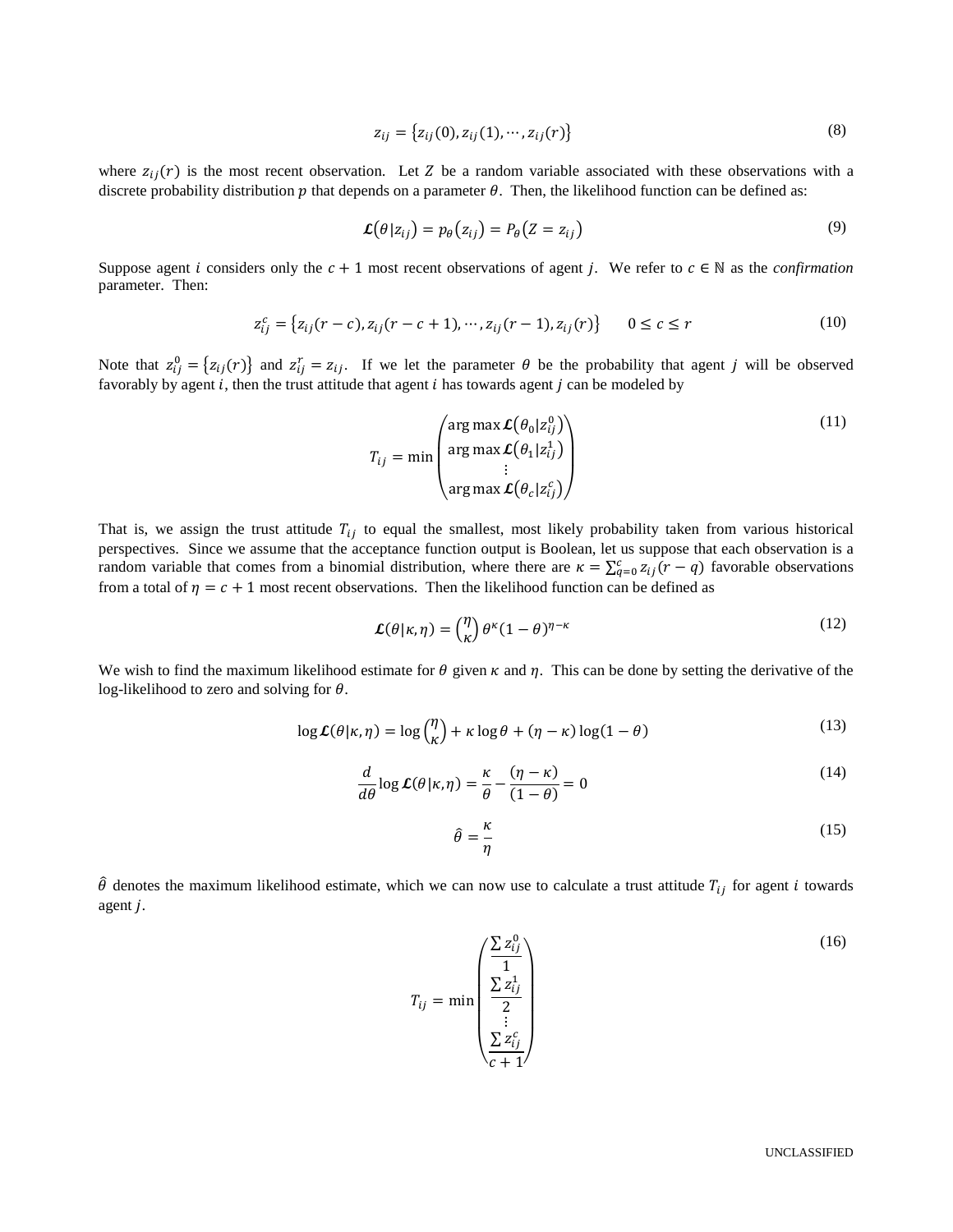With this trust model, a single unfavorable observation will reduce the trust to zero. However,  $c + 1$  consecutive favorable observations will increase the trust to one. Hence, we see that the confirmation parameter  $c$  describes the number of consecutive favorable observations necessary before the next consecutive favorable observation results in complete trust (i.e.  $T_{ii} = 1$ ).

It is readily clear that from a practical perspective, the RoboTrust trust model in 16 is too restrictive to handle the wide variety of contexts that agents may be interested in. A practitioner may want to have more control over how unfavorable observations affect the trust attitude. Hence, we modify the RoboTrust model by adding an additional parameter known as the *tolerance* parameter  $\tau \in \mathbb{N}$ , where  $0 \le \tau \le c$ .

$$
T_{ij} = \min \left( \begin{array}{c} \arg \max \mathcal{L}(\theta_{\tau} | z_{ij}^{\tau}) \\ \arg \max \mathcal{L}(\theta_{\tau+1} | z_{ij}^{\tau+1}) \\ \vdots \\ \arg \max \mathcal{L}(\theta_{c} | z_{ij}^{\tau}) \end{array} \right) = \min \left( \frac{\frac{\sum z_{ij}^{\tau}}{\tau+1}}{\frac{\sum z_{ij}^{\tau+1}}{\tau+2}} \right) \tag{17}
$$

The tolerance parameter controls how the trust model tolerates unfavorable observations. The higher the tolerance parameter, the less impact unfavorable observations have on the current trust value. This is because the tolerance parameter forces the model to take into account at least  $\tau + 1$  number of observations. Hence, we see that the tolerance parameter describes the number of consecutive unfavorable observations necessary before the next consecutive unfavorable observation results in no trust (i.e.  $T_{ij} = 0$ ).

Before concluding, it is important to note a small issue that arises when applying RoboTrust in practice: the question on how to handle initial trust cultivation when the total number of observations is less than  $c + 1$  (i.e.  $r < c$ ). While there are several approaches that could resolve this issue, we favor a pessimistic approach that initializes the sequence of acceptance observations with  $c + 1$  unfavorable observations and offsets r to equal c. This approach allows agents to minimize exposure to trust-based vulnerabilities in initial interactions when trust has not yet been properly cultivated.

#### **3.4 RoboTrust Extension for Indirect Trust Aggregation and Propagation**

This subsection describes a method to give agents the ability to use RoboTrust to gauge trust about other agents who are not first-neighbors and cannot be directly observed. Let us begin by defining the  $m$ th-neighbors of  $i$  as a recursive set function.

$$
J_i^m = J_i^{m-1} \cup N_{j_i^{m-1}} \qquad m \ge 1, J^0 = \{i\}
$$
\n(18)

Thus, *j* is a *m*th-neighbor of *i* if  $j \in J_i^m \setminus J_i^{m-1}$ . Note, however, that this does not imply that *i* is also a *m*th-neighbor of *j* since the network is modeled as a digraph. Furthermore, it may not be able possible to indirectly gauge the trust of every mth neighbor in system since unidirectional relationships in the graph prevent cooperative interactions between any two agents. Therefore, this extension is limited to agents who are the  $m$ th-neighbors in bidirectional relationships with  $i$ (directly or indirectly) along with these mth-neighbors own first-neighbors.

As we saw in section 3.3, the RoboTrust algorithm used direct acceptance observations as its input to calculate trust. For this extension, we use indirectly-acquired acceptance observations from neighbors. These indirect observations can be thought of as *recommendations*. Thus, there is no need to change an agent's trust model for a particular context. Rather, an agent relies on the hidden (or private) acceptance functions of its mth-neighbors to determine the acceptance observations. Since there may be multiple hops and multiple paths between two agents in a network, the indirect trust extension is simply a rule for trust information propagation and aggregation. This rule can be stated with the following equation:

$$
z_{ij}(k) = \left[ \frac{2\sum_{q \in N_i} z_{qj}(k)}{|N_i| + 1} \right] \tag{19}
$$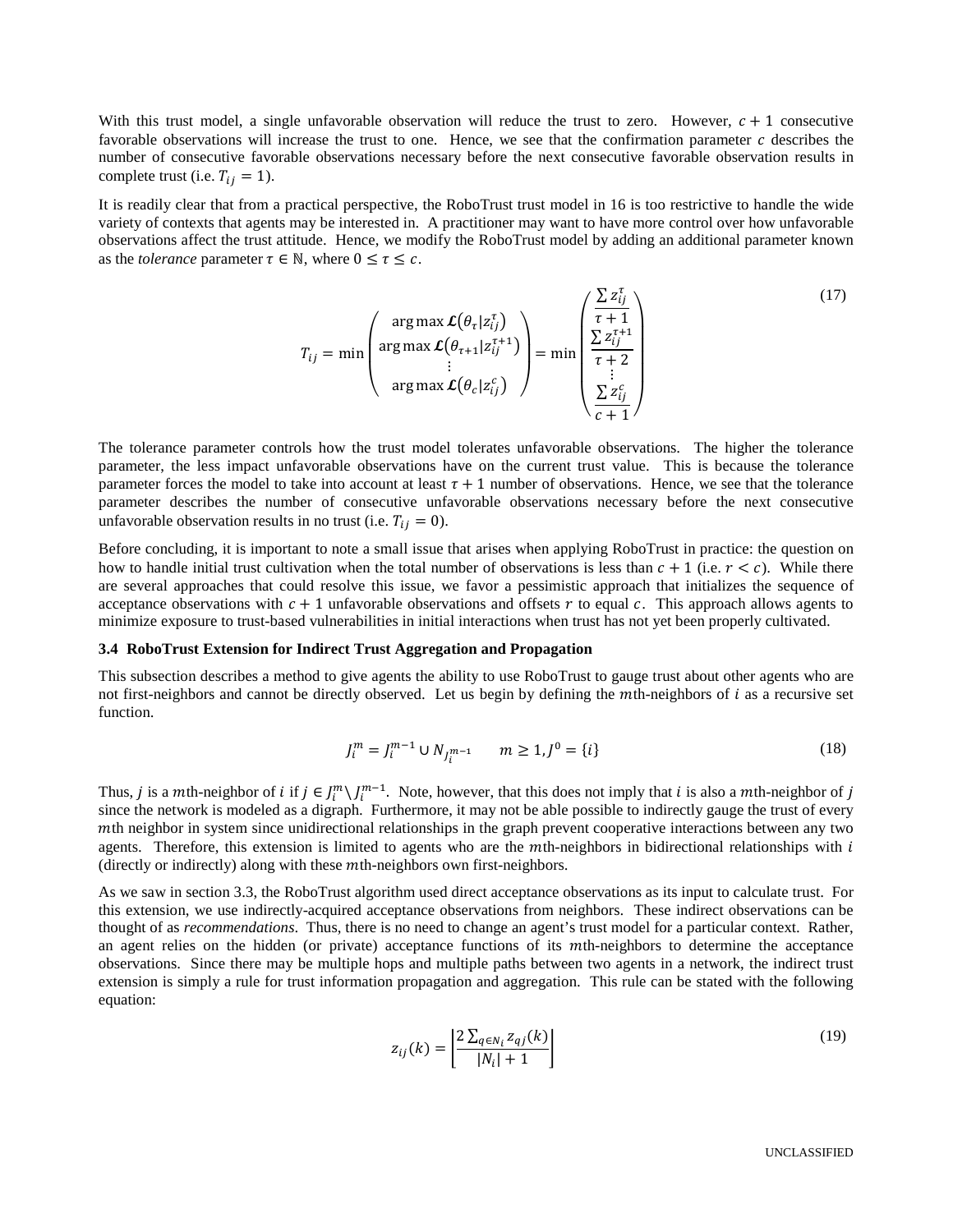Equation 19 essentially states that if more than half of the indirect acceptance observations at a particular time step are favorable, then agent *i* can consider his own acceptance observation of agent *j* to be favorable (i.e.  $z_{ij}(k) = 1$ ); otherwise, his acceptance observation of agent *j* is unfavorable (i.e.  $z_{ij}(k) = 0$ ). The purpose of the floor function and extra constants in the numerator and denominator is to prevent division-by-zero problems and extraneous logic statements in implementations of this extension.

To illustrate this concept, consider a network of 5 agents, as shown in Figure 1. Agents 1 is connected to agent 5 through agent 1's first-neighbors 2, 3, and, 4. Thus, agent 5 is a second-neighbor of agents 1. That said, agent 5 is not the second-neighbors of agent 1 since agent 5 does not have any directed edges to agents 2, 3, and 4.



Figure 1. A 5-agent network where agent 5 is the second-neighbor of agent 1.

Suppose agent 1 is interested in indirectly gauging the trust of agent 5. Thus, agent 1 requests the latest 5 acceptance observations about agent 5 from its first-neighbors, namely agents 2, 3, and 4. Each one returns the following observation sequences about agent 5 to agent 1.

$$
z_{2,5}^4 = \{0 \quad 1 \quad 1 \quad 1 \quad 0\}
$$
  
\n
$$
z_{3,5}^4 = \{0 \quad 1 \quad 0 \quad 1 \quad 1\}
$$
  
\n
$$
z_{4,5}^4 = \{0 \quad 0 \quad 1 \quad 1 \quad 1\}
$$
  
\n(20)

These sequences can be interpreted as recommendations about agent 5 from agents 2, 3, and 4. Agent 1 can now aggregate these observations using the equation in 19. In doing so, the indirect observation of agent 1 is

$$
z_{1,5}^4 = \left\{ \begin{array}{c|c} 2 \times 0 & 2 \times 2 \\ 3 \times 1 & 3 \times 1 \end{array} \right\} \quad \begin{bmatrix} 2 \times 2 \\ 3 \times 1 \end{bmatrix} \quad \begin{bmatrix} 2 \times 3 \\ 3 \times 1 \end{bmatrix} \quad \begin{bmatrix} 2 \times 2 \\ 3 \times 1 \end{bmatrix} = \left\{ 0 \quad 1 \quad 1 \quad 1 \quad 1 \right\} \tag{21}
$$

Agent 1 can now take  $z_{1,5}^4$  and use it in RoboTrust (with its own tolerance and confirmation parameters) as if it directly observed agent 5.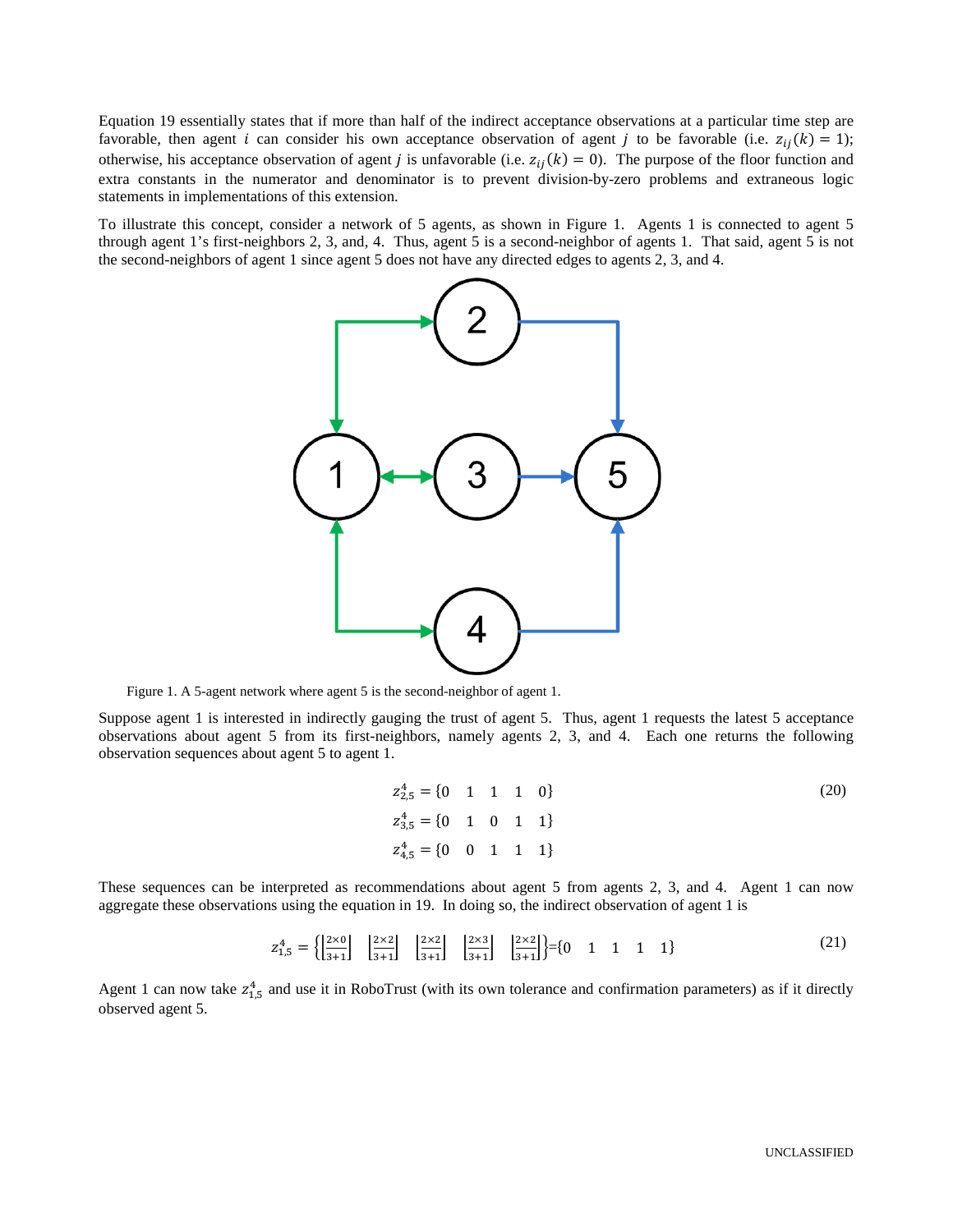

Figure 2. A 6-agent network where agent 5 is both the second-neighbor and third-neighbor of agent 6.

Equation 19 can also support trust propagation. Suppose agent 6 enters the network, becomes first-neighbors with agents 1 and 4 (as in Figure 2), and wants to indirectly gauge the trust of agent 5. Then, like before, agent 6 requests the latest 5 acceptance observations about node 5 from its first-neighbors.

$$
z_{1,5}^4 = \{0 \quad 1 \quad 1 \quad 1 \quad 1\}
$$
  
\n
$$
z_{4,5}^4 = \{0 \quad 0 \quad 1 \quad 1 \quad 1\}
$$
\n(22)

Aggregating these observations with equation 19 results in

$$
z_{6,5}^4 = \left\{ \begin{array}{c|c} 2 \times 0 & 2 \times 1 \\ 2 \times 1 & 2 \times 1 \end{array} \right\} \quad \begin{bmatrix} 2 \times 2 \\ 2 \times 1 \end{bmatrix} \quad \begin{bmatrix} 2 \times 2 \\ 2 \times 1 \end{bmatrix} \quad \begin{bmatrix} 2 \times 2 \\ 2 \times 1 \end{bmatrix} = \left\{ 0 \quad 0 \quad 1 \quad 1 \quad 1 \right\} \tag{23}
$$

Now, agent 6 can use  $z_{6,5}^4$  in the RoboTrust algorithm to calculate the trust for agent 5. Thus, we see that trust information about agent 5 propagated to agent 6 from as far as its second-neighbors.

While the examples above illustrate ideal conditions, in practice, additional logic may be necessary to handle situations where agents are unresponsive or do not have acceptance observation data available. Trust values may also be used to filter the first-neighbors into a subset of trusted first-neighbors. These are application-specific conditions and are beyond the scope of this paper.

## **4. PERFORMANCE ANALYSIS OF THE TRUST-BASED CONSENSUS ALGORITHM**

In this section, we analyze the trust-based consensus algorithm under two overarching conditions: fixed-trust and dynamic trust using a simple three-agent network.

# **4.1 Trust-Based Consensus with Fixed-Trust**

For our fixed-trust demonstration, we utilize a simple three-agent directed network as depicted in Figure 3. By inspection, it can be readily seen that Figure 3 is strongly connected, which is a necessary condition for the convergence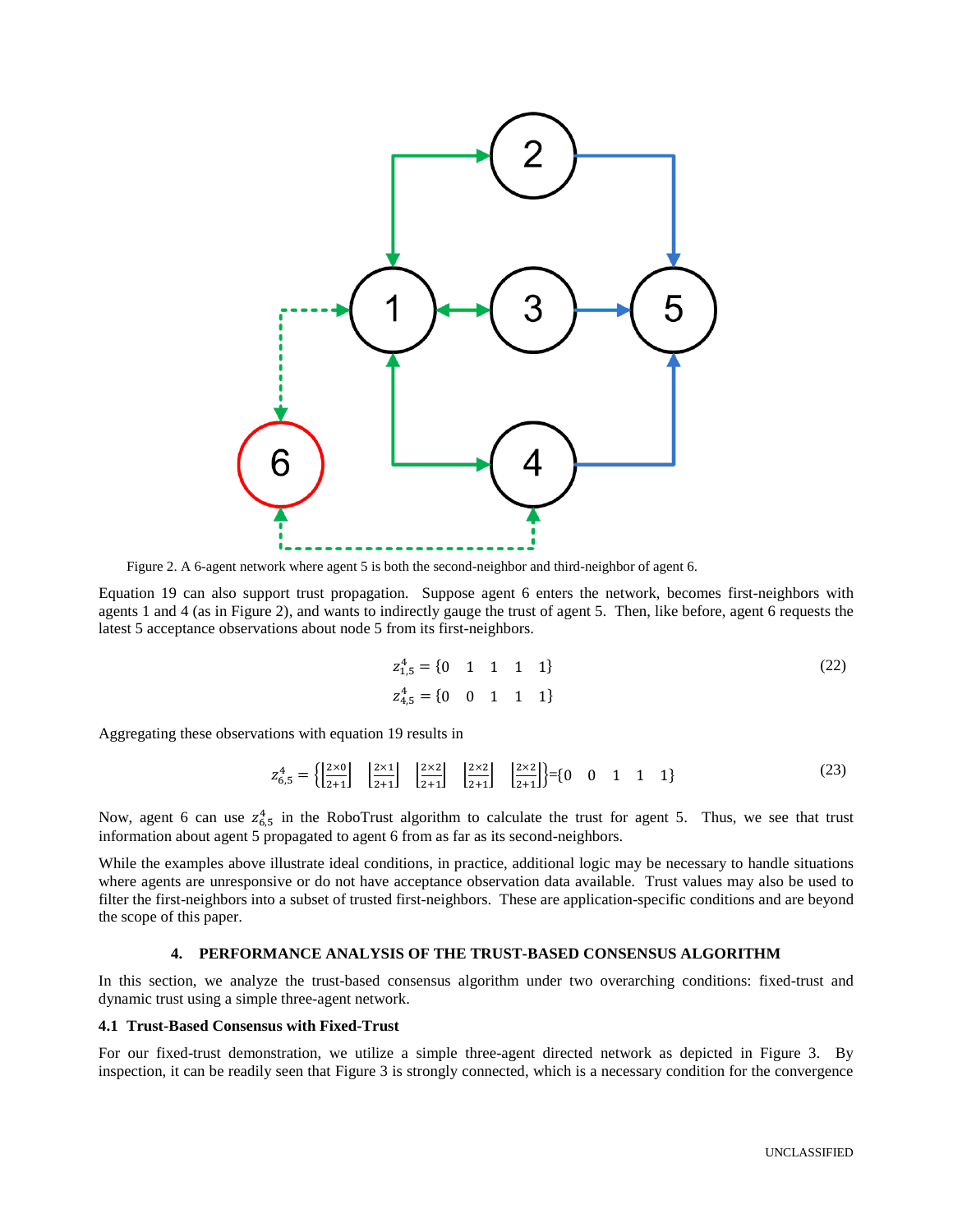of protocol 3. Each directed edge has been initialized with a trust value  $T_{ij}$ , designating the level of trust agent *i* has for agent *j*. Note that each agent has a directed edge that loops back onto itself with trust value equal to  $1 -$  this signifies that each agent completely trusts itself.

Our intent for this subsection is to establish a convergence result for the trust-based consensus protocol in 3 using the graph in Figure 3. We keep all trust values fixed to their initial values in Figure 3, and set  $x(0) = [10,20,30]^T$  and  $\epsilon = 0.1$ . The simulation terminates when  $\sum_{i,j \in N} |x_i - x_j| < 1^{-5}$ . The results of this simulation are shown in Figure 4.

In general, the practitioner of a fixed-trust consensus protocol assumes that the trust values are both known and independent of the decision value. These assumptions may be particularly useful in sensor fusion applications of similar sensors, where each sensor is known to lose its calibration at a known rate. Trust values can be extrapolated from calibration degradation curves using an application-specific formula.

#### **4.2 Trust-Based Consensus with Dynamic Trust**

The use of dynamic-trust signifies that agents are interested in cultivating trust with respect to particular contexts *during* the consensus process. Thus, unlike in the fixed-trust case, agents do not need to assume any pre-determined trust values nor that the trust is independent of the decision value. For our analysis, we use the RoboTrust algorithm in 17 to generate trust updates during the consensus process.

In order to use RoboTrust, we must first define at least one acceptance function, which describes a particular context by mapping out favorable regions in a feature space. Our choice of an acceptance function is arbitrary. So, for the purpose of this paper, we consider the context of an agent's *willingness to cooperate* to reach agreement during consensus. We measure an agent's willingness to cooperate by evaluating whether a particular action demonstrates a willingness to shorten the distance  $\delta$  between disagreements. More specifically, we say that agent *i* observes agent *j* favorably if agent 's current state vector is closer to agent 's previous state vector than agent 's previous state vector.

$$
\delta_{ij}(k) = \|x_i^{k-1} - x_j^{k-1}\| - \|x_i^{k-1} - x_j^k\| \quad i \neq j, k > 0 \tag{24}
$$

$$
z_{ij}(k) = \begin{cases} 1 & \delta_{ij}(k) > 0 \\ 0 & \delta_{ij}(k) < 0 \end{cases} \tag{25}
$$

In the event that  $\delta_{ij}(k) = 0$  (i.e.  $x_j^{k-1} = x_j^k$ ), there is some ambiguity since it is not clear whether or not agent *j* intends to cooperate with agent  $i$ . Agent  $j$  may have chosen to stay put for different reasons, not all of which may indicate malicious intent or unwillingness to cooperate. For example, agent  $j$  may be unexpectedly isolated because he perceives that all of his first-neighbors are uncooperative (i.e. agent *j* has no trust for any of his first-neighbors in this context). Note that agent *i* need not necessarily be a first-neighbor of agent *j* since it may be the case that  $A_{ii} = 0$  even if  $T_{ii} > 0$ .

Handling this ambiguity is somewhat arbitrary and may be dependent on the specific application. For example, a practitioner may choose to resolve the ambiguity by making the result equal to a Boolean random variable taken from some probability distribution. However, since we intend to study the RoboTrust algorithm in a deterministic manner, we simply assign the acceptance value as the result of a negation on the previous acceptance value.

$$
z_{ij}(k) = \{0,1\} \setminus z_{ij}(k-1) \quad \delta_{ij}(k) = 0 \tag{26}
$$

For our dynamic trust demonstration, we utilize a simple three-agent agent network depicted in Figure 5. Note that the graph in Figure 3 is structurally the same as Figure 5 – but the initial trust values between agents are set to zero. Hence, the trust matrix is equal to the identity matrix (i.e.  $T = I$ ). The rationale behind this trust initialization is based on the assumption that no agent has cultivated any trust with any other agent before the start of a consensus simulation.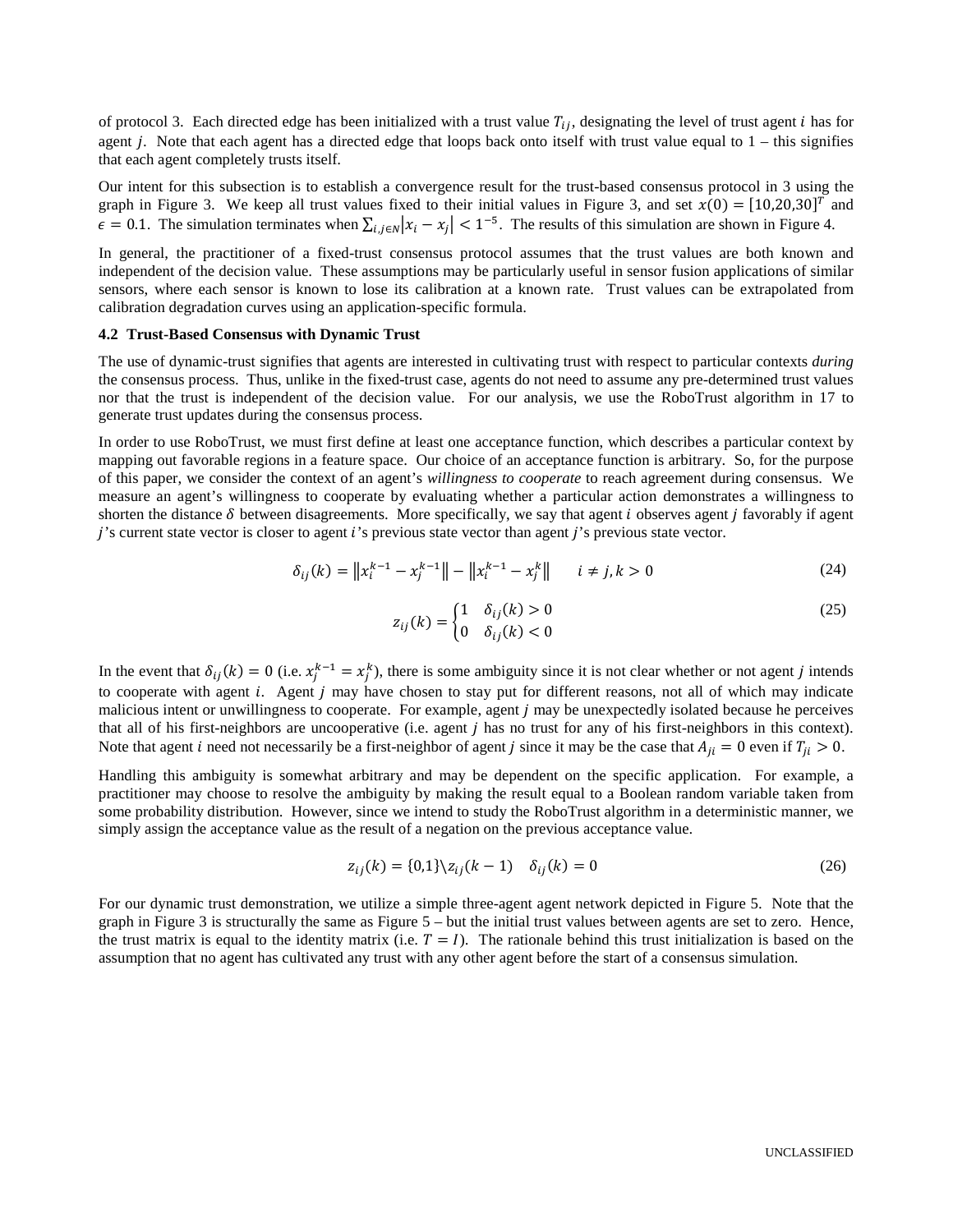

Figure 3. A simple, strongly connected three-agent network with initialized trust values.



Figure 4. A consensus agreement is reached at value 18.1928 after 427 time steps. The initial trust values remained fixed throughout the entire simulation.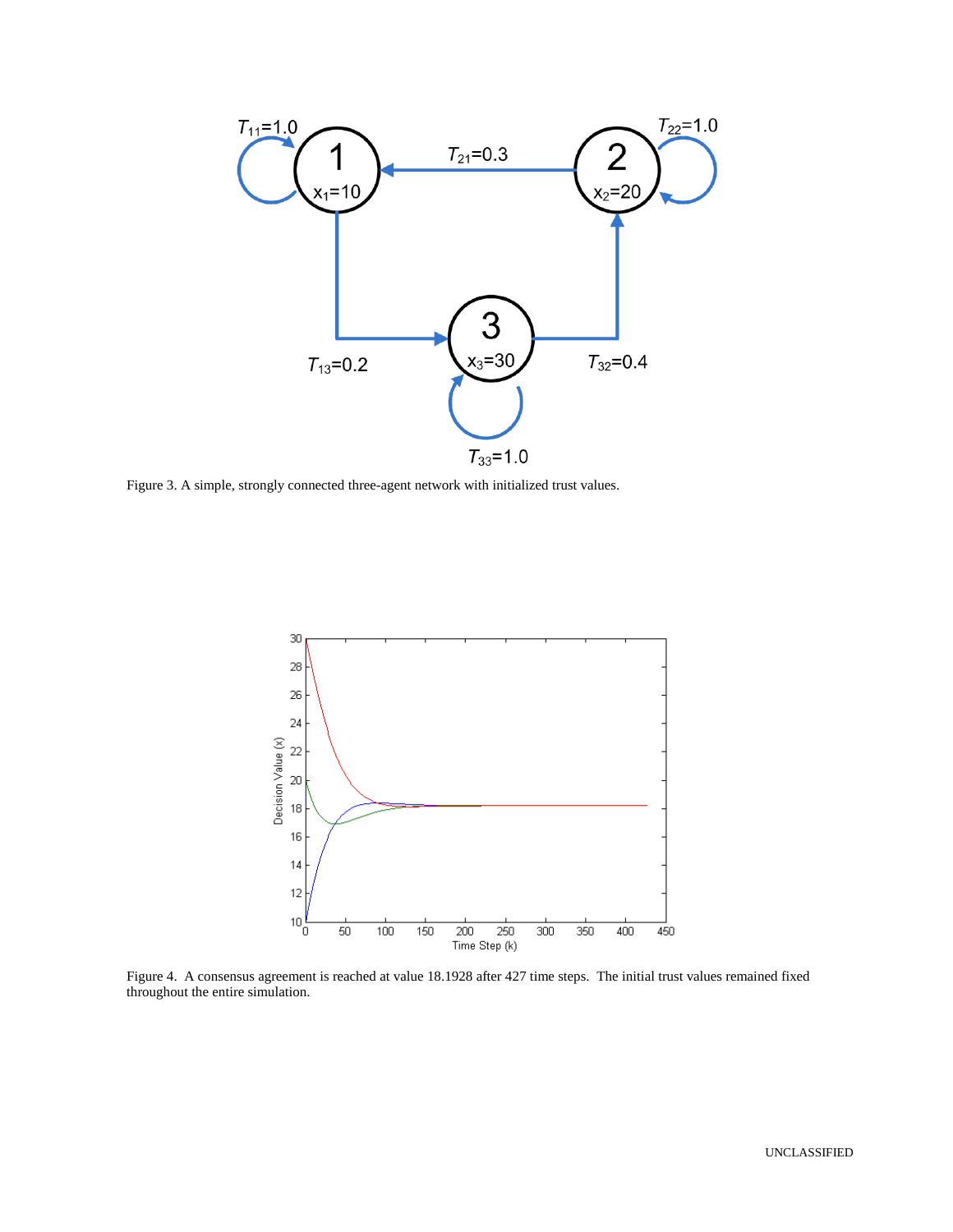

Figure 5. A simple, strongly connected three-agent network initialized with no trust between agents.

We begin by establishing a convergence result for the trust-based consensus protocol in 3 using the RoboTrust algorithm for trust dynamics. As before, we set  $x(0) = [10,20,30]^T$  and  $\epsilon = 0.1$ , with the simulation termination condition  $\sum_{i,j\in\mathbb{N}} |x_i - x_j| < 1^{-5}$ . Each agent uses the acceptance function in 25 and 26 to evaluate favorable or unfavorable observations of other agent behavior during the consensus process. These results are then placed into an appropriate acceptance observation sequence and used by the RoboTrust algorithm in 17 to provide a new trust value for the next time step. For this particular simulation, we set  $\tau = 3$  and  $c = 5$  for all agents. The results of this simulation are shown in Figure 6.

From a visual comparison, the time series profiles look markedly different between Figure 4 and Figure 6. In particular, we see time series sections in Figure 6 where  $u_i(k) = 0$  *before* the final convergence result was reached. These sections represent portions of the convergence process when a particular agent *i* becomes isolated from his first-neighbors due to a total absence of trust in his first-neighbors. For example, at  $k = 42$ , the decision values of agent 1 and 3 intersect. At the next time step, agent 1 begins to lose some trust toward agent 3 because agent 3 appears to be increasing the disagreement distance. Eventually by  $k = 46$ , agent 1 loses all trust for agent 3 (its only first-neighbor) and flatlines till  $k = 68$ , which interestingly is an intersection point between agent 2 and agent 3. Figure 7 shows a detailed representation of the Figure 6 to serve as a reference for the above example.

To conclude our analysis, we seek to understand how the tolerance and confirmation parameters affect the number of time steps necessary to reach convergence. Hence, we executed 5150 simulations of our trust-based consensus protocol with RoboTrust using every  $(\tau, c)$  pair within the ranges of  $0 \le \tau \le 100$  and  $1 \le c \le 100$ . The simulation used the graph in Figure 5 with  $x(0) = [10,20,30]^T$ ,  $\epsilon = 0.1$ , and the simulation termination condition  $\sum_{i,j \in N} |x_i - x_j| < 1^{-5}$ . As before, RoboTrust used the acceptance function in 25 and 26 to evaluate favorable or unfavorable observations of other agent behavior during the consensus process. The graphical results of these simulations are depicted in Figure 8.

In general, we see that higher tolerance values tend to shorten the length of time necessary to reach convergence. Also, higher confirmation values tend to extend the length of time necessary to reach convergence. There is however a notable exception – when  $\tau = 0$ , an increase in c does not significantly extend the length of time till convergence. We suspect that this exception may be due to how our acceptance function handles the boundary condition of  $\delta_{ij}(k) = 0$ . For this case, since our acceptance function is deterministic, it may end up oscillating between 0 and 1 due to the lack of tolerance, meaning that trust values will also oscillate between  $\theta$  and  $0.5$  – regardless of how large c is. This case highlights the importance of understanding the context of how trust is to be determined.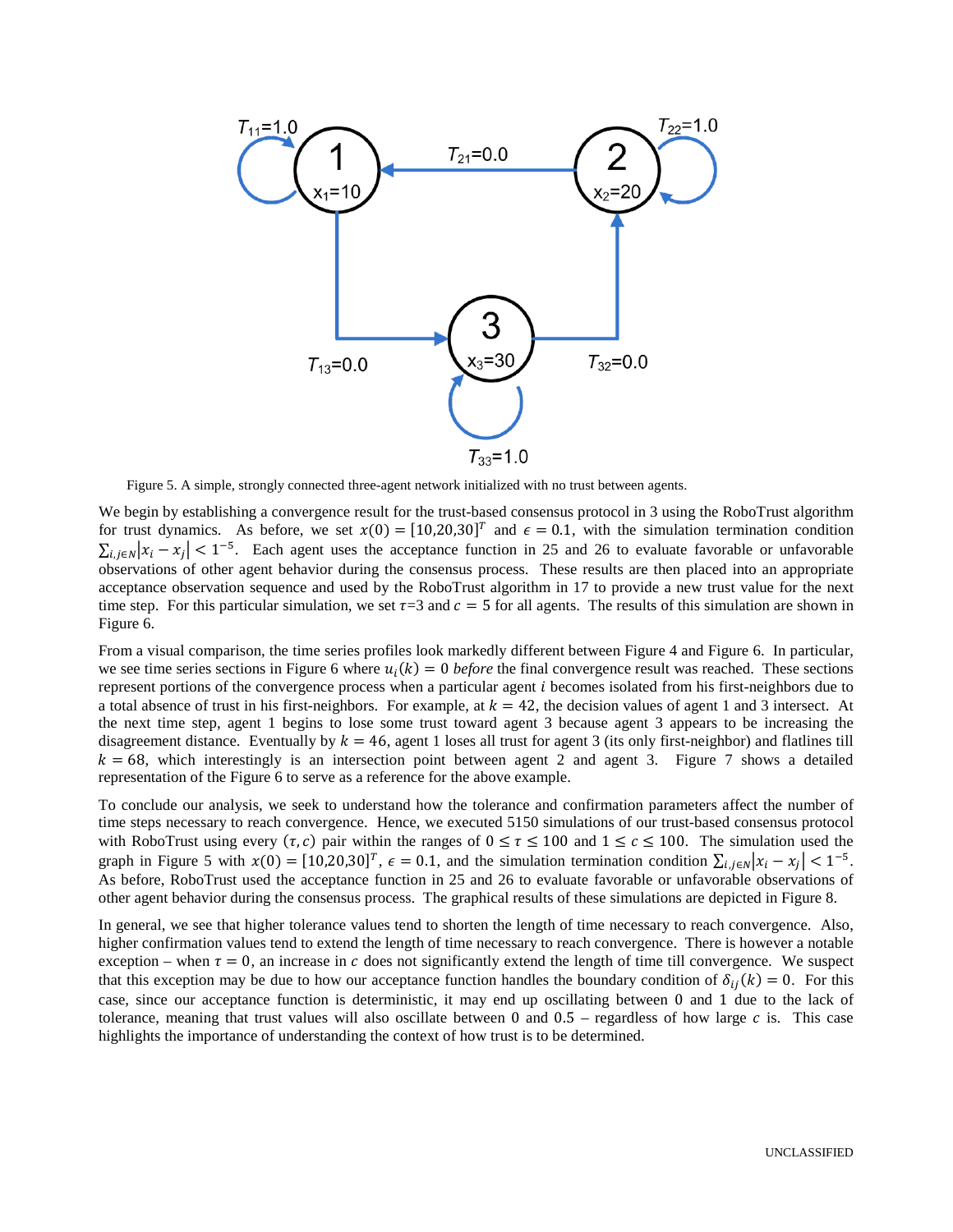

Figure 6. A consensus agreement is reached at value 21.1814after 473 time steps using the RoboTrust algorithm with parameters  $\tau = 3$  and  $c = 5$ .



Figure 7. A closer and more detailed view of Figure 6. Agents 1 and 3 intersect at  $k = 42$ . Agents 2 and 3 intersect at  $k = 68$ .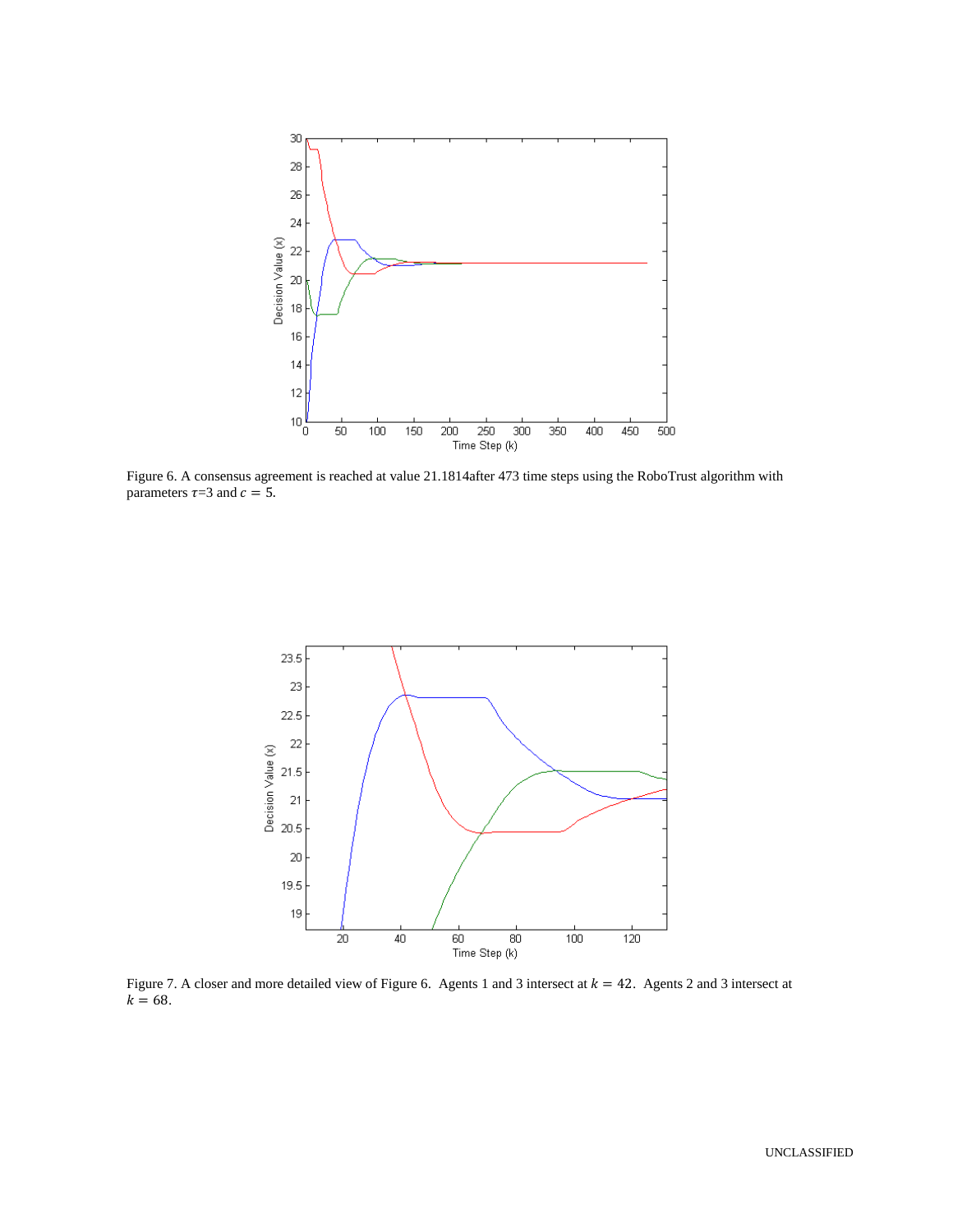

Figure 8. Surface plot of the number of time steps k needed for convergence on a  $(\tau, c)$  pair for the digraph in Figure 5. The range represented in the plot is  $0 \le \tau \le 100$  and  $1 \le c \le 100$ .

## **5. CONCLUSION**

In this paper, we presented a discrete-time, trust-based consensus protocol and proved its asymptotic convergence to an agreement space for strongly connected digraphs. We also proposed a novel dynamic trust model, named RoboTrust, which finds the smallest, most likely probability from various historical perspectives of acceptance to gauge trust. Simulations were used to evaluate RoboTrust within the trust-based consensus protocol. In general, we learned that that higher tolerance values and lower confirmation values tend to shorten the length of time necessary to converge to consensus.

#### **REFERENCES**

- [1] Singer, P.W., [Wired For War], Penguin Press, New York, NY, (2009).
- [2] NATO Research and Technology Organization, "Multi-Robot Systems in Military Domains," NATO RTO Technical Report RTO-TR-IST-032, (2008).
- [3] Chandler, P. and Pachter, M., [UAV Cooperative Decision and Control], SIAM, Philadelphia, PA, 15-35, (2009).
- [4] Luhmann, N., "Familiarity, Confidence, Trust: Problems and Alternatives," In D. Gambetta (Ed.) [Trust: Making and Breaking Cooperative Relations], Basil Blackwell, New York, 94-108 (1988).
- [5] Adams, B. & Webb, R., "Trust in Small Military Teams," 7th International Command and Control Technology Symposium, (2002).